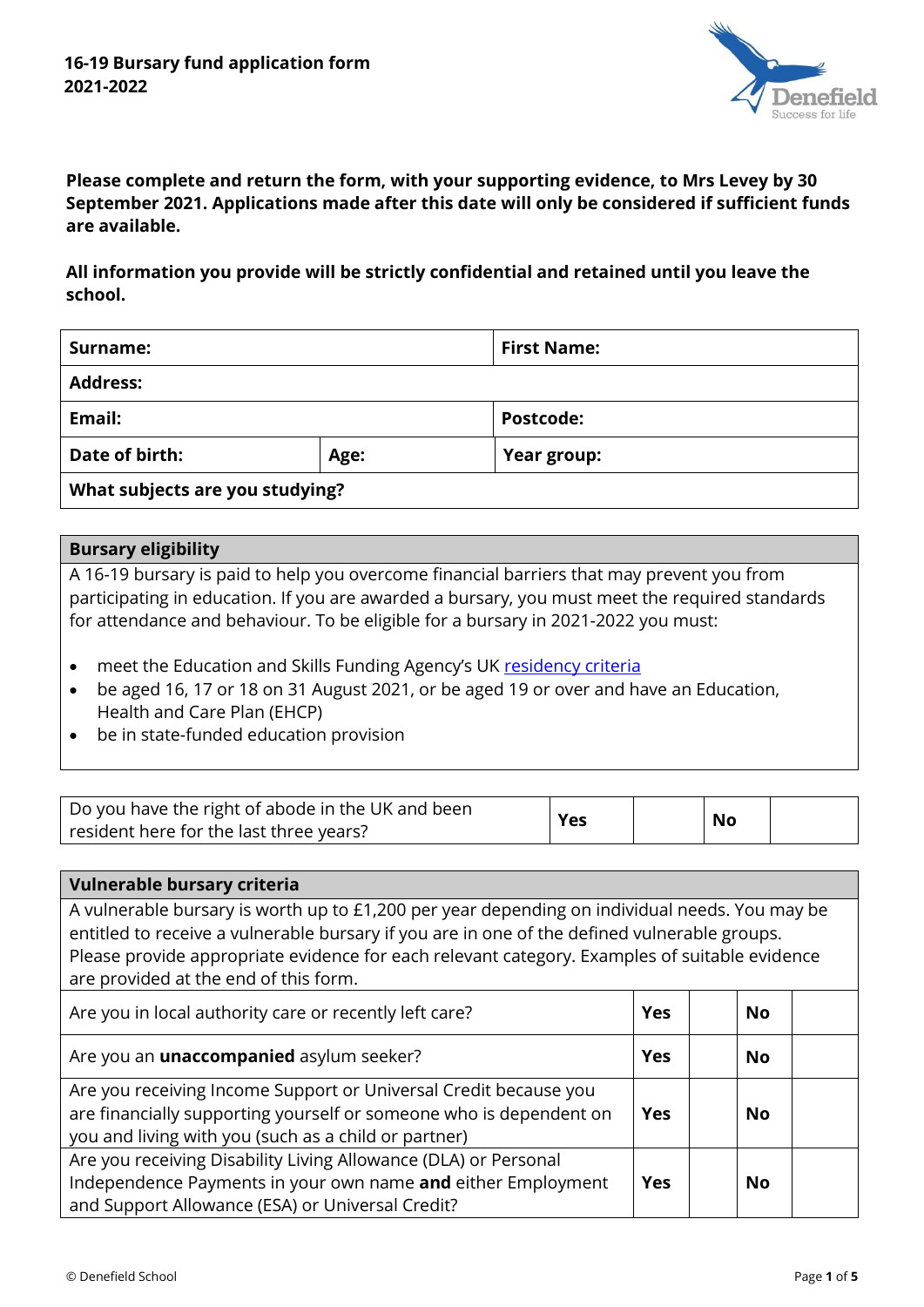

#### **Discretionary bursary criteria**

The amount of a discretionary bursary is based on your specific needs and may vary from person to person. Discretionary bursaries are subject to availability of funds. Financial support may be given in kind rather than as a cash payment. To be considered for a discretionary bursary, you must answer 'yes' to at least one of the following criteria and provide supporting evidence. Examples of suitable evidence are provided at the end of this form. In exceptional circumstances, applications may be considered from students facing financial hardship but who fall outside the criteria.

| Are you currently in receipt of or entitled to free school meals or<br>were entitled to receive them in Year 11 or Year 12?                         | <b>Yes</b> | <b>No</b> |  |
|-----------------------------------------------------------------------------------------------------------------------------------------------------|------------|-----------|--|
| Are you a young parent or young carer?                                                                                                              | Yes        | <b>No</b> |  |
| Was the combined total annual income of all household members in<br>the tax year ending 5 April 2021 less than £22,000? Please provide<br>evidence. |            |           |  |

Please provide below any additional information you would like to be considered as part of your application:

Please indicate below what evidence you have submitted in support of your application. If you do not provide evidence we cannot process your application.

| P60 (for all earners in the | Tax return for 2020-    | Salary slips (3-6 most  |
|-----------------------------|-------------------------|-------------------------|
| household) for 2020-2021    | 2021 with evidence of   | recent) for all earners |
|                             | earnings                |                         |
| Income Support (IS)         | Tax credit award notice | Copy of entitlement to  |
| /Universal Credit award     | confirming household    | means-tested state      |
| letter (UC)                 | income                  | benefit                 |
| 3 most recent monthly       | 3 most recent monthly   | Other (please specify)  |
| award statements for IS /   | bank statements         |                         |
| UC                          |                         |                         |
| Other (please specify)      | Other (please specify)  | Other (please specify)  |
|                             |                         |                         |
|                             |                         |                         |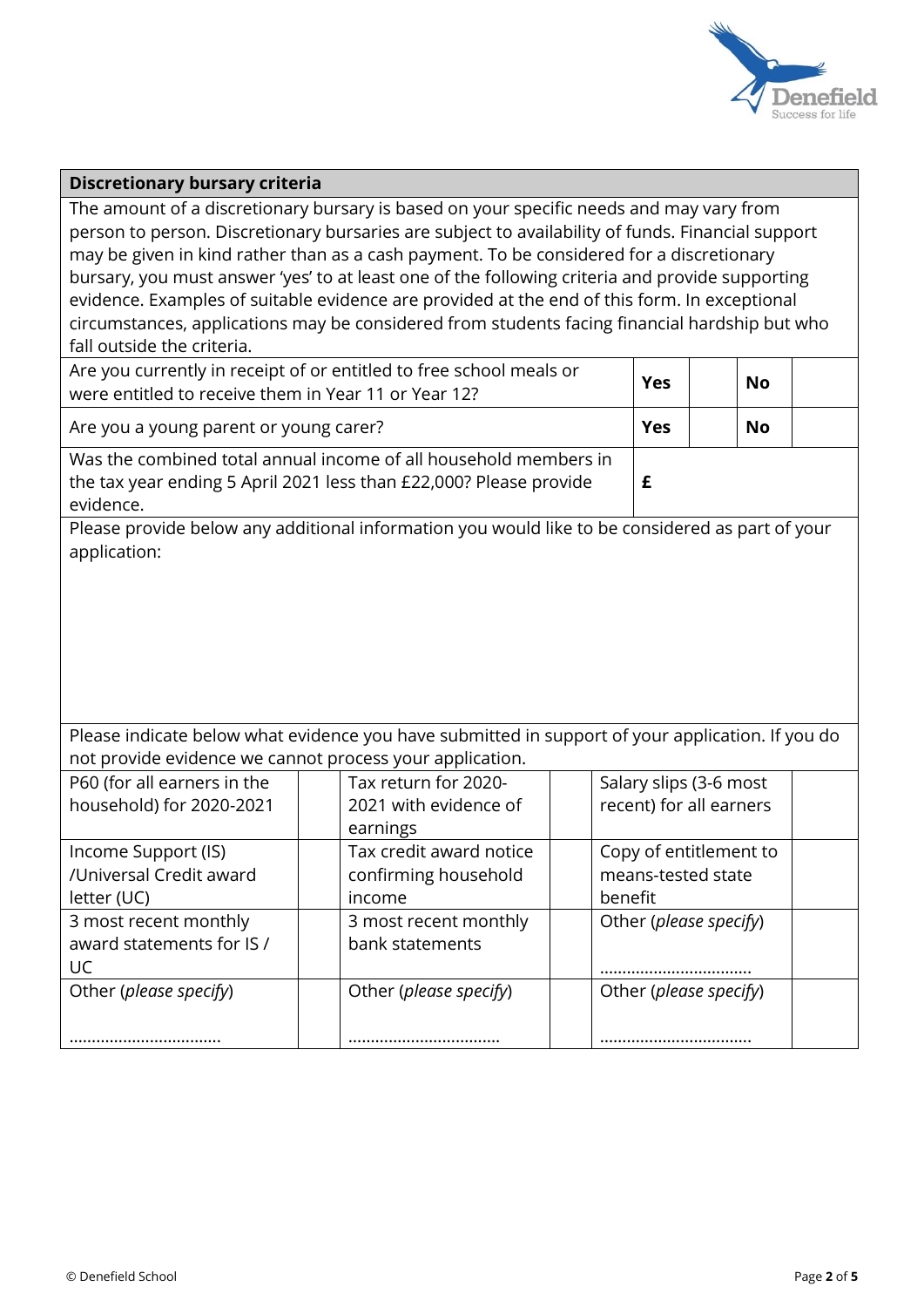

### **Financial assistance requested**

The amount of financial assistance you receive is based on your individual circumstances and needs. Please describe in detail the items you need financial assistance for and the actual or estimated cost.

| Category                                         | <b>Description of needs</b> | Cost £ |
|--------------------------------------------------|-----------------------------|--------|
| Travel e.g bus pass                              |                             |        |
| Specialist clothing linked to<br>your courses    |                             |        |
| Equipment and materials                          |                             |        |
| <b>Text books</b>                                |                             |        |
| IT equipment                                     |                             |        |
| Travel to university<br>interviews and open days |                             |        |
| Other:                                           |                             |        |
| Other:                                           |                             |        |

Bursary applications will be assessed by a 16-19 Bursary Application Panel consisting of the Finance and Business Director and the Assistant Head - Director KS5. Students will be notified of the outcome within four weeks of the application deadline.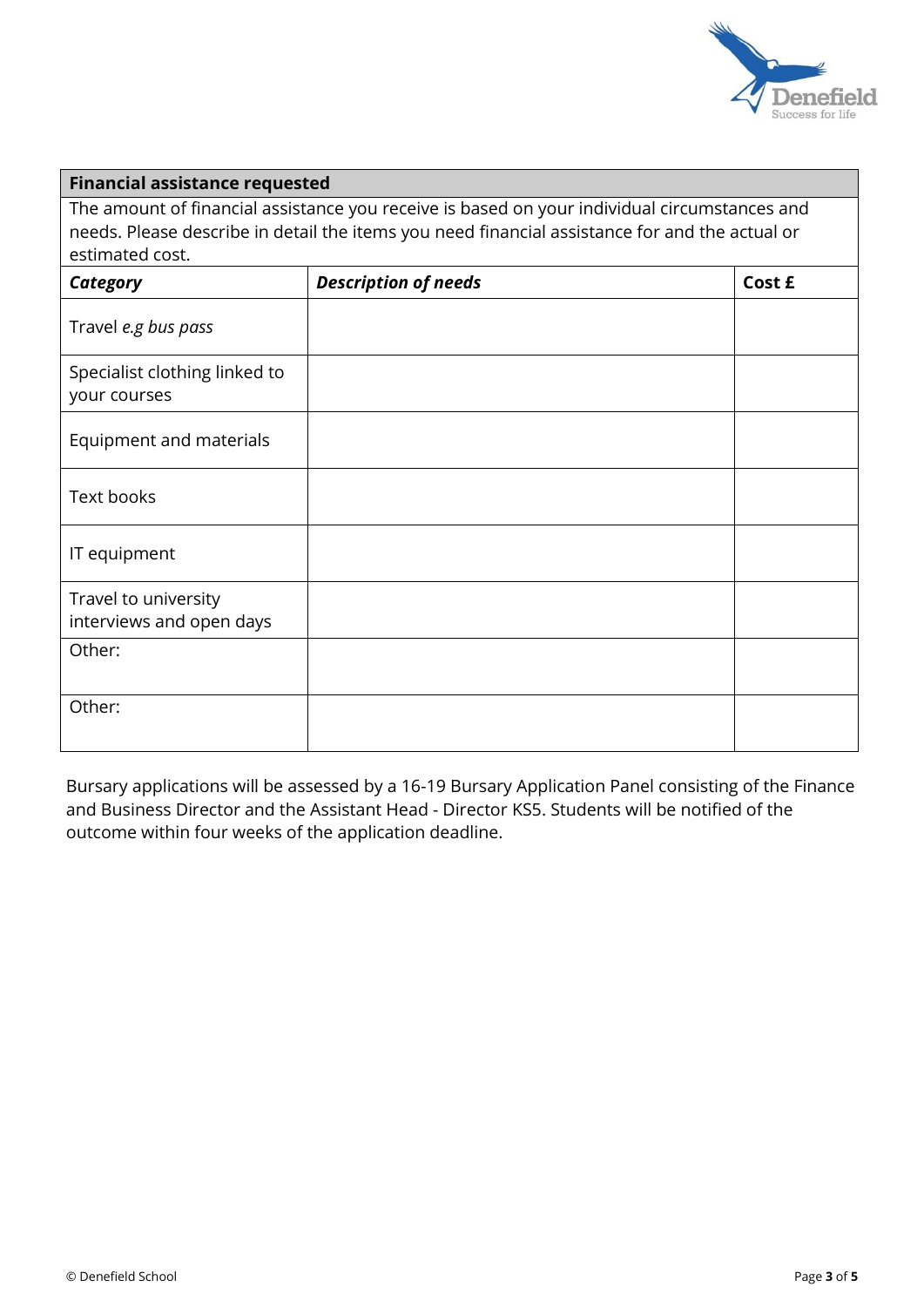

#### **Student declaration**

- I declare that the information on this form is true and accurate to the best of my knowledge. I have made this claim for a bursary payment, fully aware that any false statements can lead to withdrawal/refusal of any financial support and may lead to me being prosecuted. I have submitted appropriate supporting evidence.
- I understand that if I refuse to provide information which may be relevant to my claim, the application will not be accepted.
- I understand that monies I receive under the bursary scheme will be paid on condition of meeting termly punctuality and attendance targets and the school's expectations with regard to conduct and quality of work. Failure to meet these targets and expectations may result in the withdrawal of bursary payments.
- I will notify Denefield of any changes in my financial or personal circumstances that may affect my claim for a bursary.
- I will notify the school immediately with any changes to my bank/building society details.
- I understand that monies I receive under the bursary scheme have been awarded to provide me with financial support to allow me to continue in education (for example to contribute to the cost of books, equipment, travel, meals, business dress, trips etc.), and if I leave school all financial support will stop.
- I understand that I do not have an automatic entitlement to bursary payments, and all payments are based on the information I have provided.
- I understand I have the right to appeal if I disagree with the outcome of my bursary application. This appeal should be made to the school in writing, but if I feel I have not been treated fairly, I can follow the complaints procedure.
- I understand that this application process will be repeated each year of study.

#### **I confirm that:**

- **the information I have given in this application is accurate to the best of my knowledge**
- **I have read the 'Denefield 16-19 Bursary Fund policy' available on the school website**
- **I agree to abide by the conditions of this application.**

| Signature:             | Date: |
|------------------------|-------|
| Name (block capitals): |       |

#### **Payments**

Bursary awards may be made in kind, or by reimbursement following submission of receipts. Cash payments, where relevant, will be by BACS transfer to a Bank Account in the name of the student. Payments will normally be made in three instalments: by 7 November 2021 (50%), 31 January 2022 (25%), and 30 April 2022 (25%).

| <b>Bank account details</b> |   |                |  |  |  |
|-----------------------------|---|----------------|--|--|--|
| Account name:               |   |                |  |  |  |
| Sort code:                  | ۰ | $\blacksquare$ |  |  |  |
| Account number:             |   |                |  |  |  |
|                             |   |                |  |  |  |

### **Office use only**

| Date received                  |                         |  |    |  |                |  |
|--------------------------------|-------------------------|--|----|--|----------------|--|
| Approved:                      | Yes                     |  | No |  | Date approved: |  |
| Amount approved:               | BACS payment / in kind? |  |    |  |                |  |
| Date Confirmation letter sent: |                         |  |    |  |                |  |